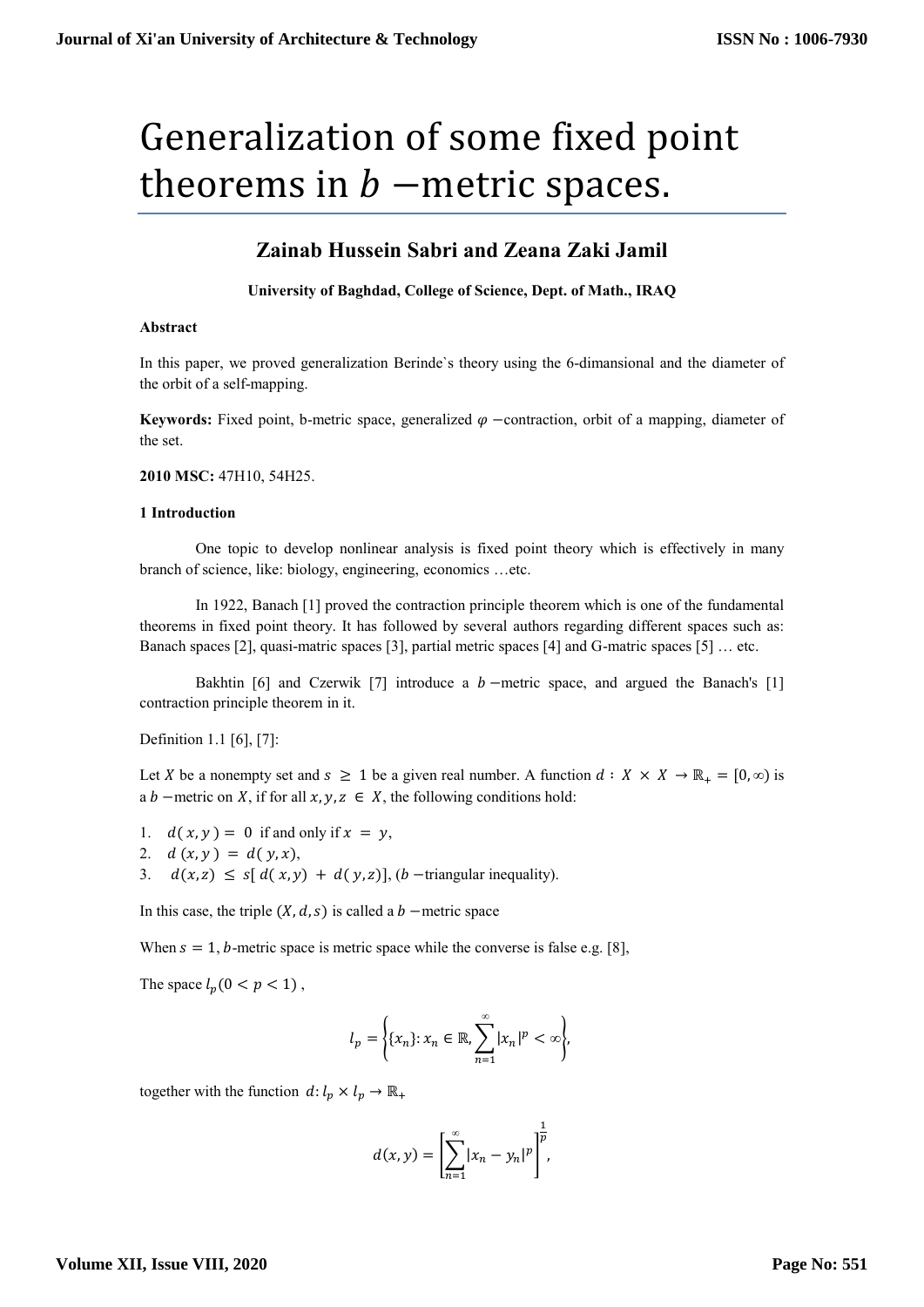where  $x = \{x_n\}$ ,  $y = \{y_n\}$  in  $l_p$  and  $s = 2^{\frac{1}{p}}$  is a b –matric space.

Thus the concept of a  $b$  -matric space is wider than the concept of a matric space.

Boriceanu et al [9] presented the concept of the complete  $b$  –matric space.

**Definition 1.2** [9]: Let  $(X, d, s)$  be a *b*-metric space and  $\{x_n\}$  is a sequence in X. Then

- *1)*  $\{x_n\}$  is called *b*-convergent (for simplicity we call it convergent) if there exists  $x \in X$  such that  $d(x_n, x) \to 0$  as  $n \to \infty$ , we write  $\lim_{n \to \infty} x_n = x$ .
- 2)  $\{x_n\}$  is called *b*-Cauchy (for simplicity we call it Cauchy) if  $d(x_n, x_m) \to 0$  as  $n, m \to \infty$ .
- 3) A *b*-metric space  $(X, d, s)$  is said to be a *b*-complete *b*-metric space (for simplicity we call it complete  $b$ -metric space) if every Cauchy sequence in  $X$  is convergent.

Banach has shown that the contraction mapping T under the distance  $d(x, y)$  in a metric space has unique fixed point (Banach`s contraction mapping principle Theorem). Recently, several authors, as Kannan`s [10], Zamfiescu`s [11] and Ciric`s [12], have developed Banach`s theorem [13] by using different kinds of the displacements of x, y or their image, as  $d(x, Ty)$ ,  $d(y, Tx)$ ,  $d(x, Tx)$ and  $d(y, Ty)$ .

Berinde in [13], defined 5-dimenstional comparison mapping  $\varphi: \mathbb{R}^5_+ \to \mathbb{R}_+$  in order to generalize all the previse theorems in one theorem.

We will develop Berinde's theorem to a  $b$ -metric space with 6-dimensional comparison mapping,  $\varphi: \mathbb{R}_+^6 \to \mathbb{R}_+$ , and by using the diameter of the orbit of a self-mapping under Picard iteration process.

#### **2 The Main Result.**

In this section we argue the generalization of Berinde's theorem in  $b$  –metric space.

But first we need to define the following mappings and give many examples.

**Definition 2.1:** A mapping  $\varphi: \mathbb{R}^6_+ \to \mathbb{R}^4$  is called 6-dimensional comparison (for simplify we call it comparison) if it is non-decreasing for each coordinate.

**Definition 2.2:** A conjugate mapping to a comparison mapping  $\varphi$  is defined as  $\psi: \mathbb{R}_+ \to \mathbb{R}_+$  such that

 $\psi(t) = \varphi(t, t, t, t, t, t); t \in \mathbb{R}_+$  (1)

Satisfies conditions

- (i)  $\psi$  is a non-decreasing.
- (ii)  $\{\psi^n(t)\}\$ converges to 0 for all  $t \geq 0$ ,
- (iii)  $\psi(t) < t$  for all  $t > 0$  and  $\psi(0) = 0$ .

**Examples.2.3.** Let  $\varphi: \mathbb{R}_+^6 \to \mathbb{R}_+$  be a mapping. In the following table we define comparison mapping  $\varphi$  with its conjugate  $\psi$ .

| Comparison mapping                                                                                                     | Conjugate mapping        |
|------------------------------------------------------------------------------------------------------------------------|--------------------------|
| $\varphi(u_1, , u_6) = a \max\{u_1, u_2, u_3, u_4, u_5, u_6\};$<br>$a \in (0,1]$                                       | $\psi(u) = au$           |
| $\varphi(u_1,,u_6) = au_1 + bu_2 +$<br>$cmax\{u_3, u_4, u_5, u_6\}$ ; a, b, c $\geq 0$ where<br>$a + b +$<br>$c < 1$ . | $\psi(u) = (a + b + c)u$ |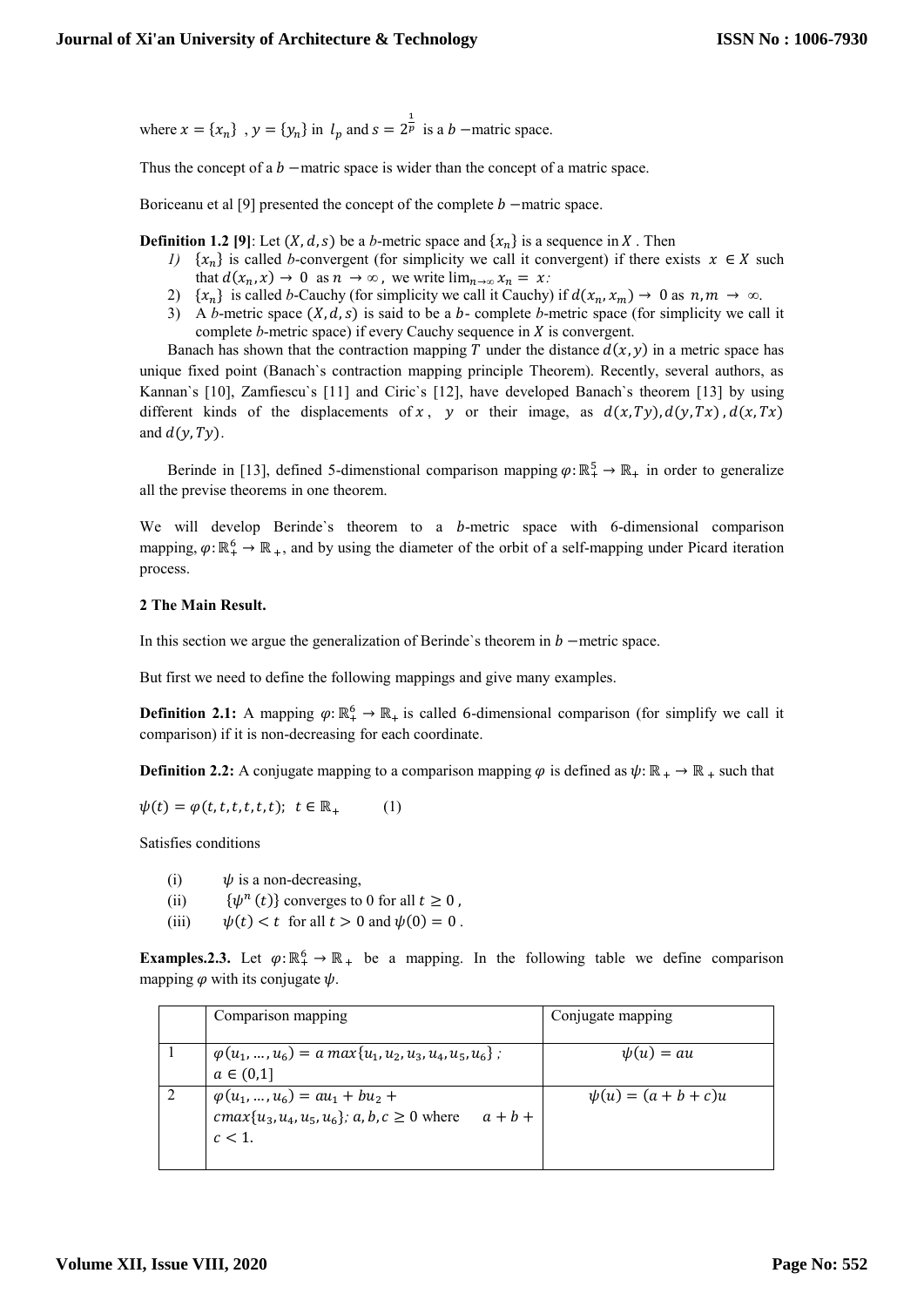|   | $\varphi(u_1, , u_6) = a(u_2 + u_3)$ , where $a \in [0, \frac{1}{2})$ .                     | $\psi(u) = 2au$       |
|---|---------------------------------------------------------------------------------------------|-----------------------|
| 4 | $\varphi(u_1,,u_6) = a \max\left\{u_1, u_2, u_3, u_4, \frac{u_5 + u_4}{2}\right\},$         | $\psi(u) = au$        |
|   | $a \in (0,1]$                                                                               |                       |
|   | $\varphi(u_1, , u_6) = au_1 + b(u_2 + u_3),$                                                | $\psi(u) = (a + 2b)u$ |
|   | $a, b \in [0, \infty)$ where $a + 2b < 1$                                                   |                       |
| 6 | $\varphi(u_1, , u_6) = a \max \{u_2, u_3\}$ where $a \in (0,1)$ .                           | $\psi(u) = au$        |
|   |                                                                                             | $\psi(u) = au$ or     |
|   | $\varphi(u_1, , u_6) = max \begin{cases} au_1, \\ b(u_2 + u_4) \\ c(u_3 + u_5) \end{cases}$ | $\psi(u) = 2bu$       |
|   |                                                                                             | $\psi(u) = 2cu$       |
|   | , $a \in (0,1], b, c \in [0, \frac{1}{2}).$                                                 |                       |

Next we introduce the  $s$  –generalized  $\varphi$  –contraction mapping.

**Definition 2.4**: Let  $(X, d, s)$  be a b-metric space. A self-mapping  $T: X \rightarrow X$  is called s -generalized  $\varphi$  -contraction if there exists comparison mapping  $\varphi: \mathbb{R}^6_+ \to \mathbb{R}$  such that for all

$$
d(Tx,Ty) \leq \frac{1}{s} \varphi\left(d(x,y),d(x,Tx),d(y,Ty),\frac{d(x,Ty)}{s},d(y,Tx),\frac{d(Tx,Ty)}{s}\right)
$$

**Notation:** We will abbreviate

$$
D(x,y) := \left(d(x,y), d(x,Tx), d(y,Ty), \frac{d(x,Ty)}{s}, d(y,Tx), \frac{d(x,Ty)}{s}\right)
$$

Recall that the orbit of a self-mapping  $T$  on a set  $X$ , then the set  $orbit(T, x, n) = {x, Tx, T^2x, ..., T^n}$ 

While, the diameter of the orbit of a mapping is  $i, j \leq n; n \in \mathbb{N}$  for all  $x \in X$ .

Note that if  $n = 0$ , then T has a fixed point  $x_0$ . Therefor we assume that  $n = 0$ .

The following proposition is the key to showing our main result

## **Proposition (2.5)**

Let  $(X, d, s)$  be a b – metric space. Let  $T: X \to X$  be a s – generalized  $\varphi$ - contraction with conjugate mapping  $\psi$  . Then for all  $x_0 \in X$  and  $a, b \in \{1, 2, ..., n\}$  we have

$$
d(T^a x_0, T^b x_0) \leq \frac{1}{s} \psi\left(\delta(\operatorname{orbit}(T, x_0, n))\right)
$$

Proof: Let  $x_n = T^n x_0$ ;  $n \in \mathbb{N}_0$ . Since for each  $a, b \in \{1, 2, ..., n\}$  we get  $\{a_n\}$  $\{1,2,\ldots,n\}$ . It follows that  $x_a, x_{a-1}, x_b, x_{b-1} \in orbt(T, x_0, n)$ . Since  $d(x_n, x_a) \leq \delta(orbit(T, x_0, n))$ for each  $p, q \in \{x_a, x_{a-1}, x_b, x_{b-1}\}\.$  Then due from the  $s$  – generalized  $\varphi$  – contraction condition, the non-decreasing of  $\varphi$  and by Definition (2.2)

$$
d(T^a x_0, T^b x_0) = d(x_a, x_b) \leq \frac{1}{s} \varphi\big(D(x_{a-1}, x_{b-1})\big)
$$

#### **Volume XII, Issue VIII, 2020**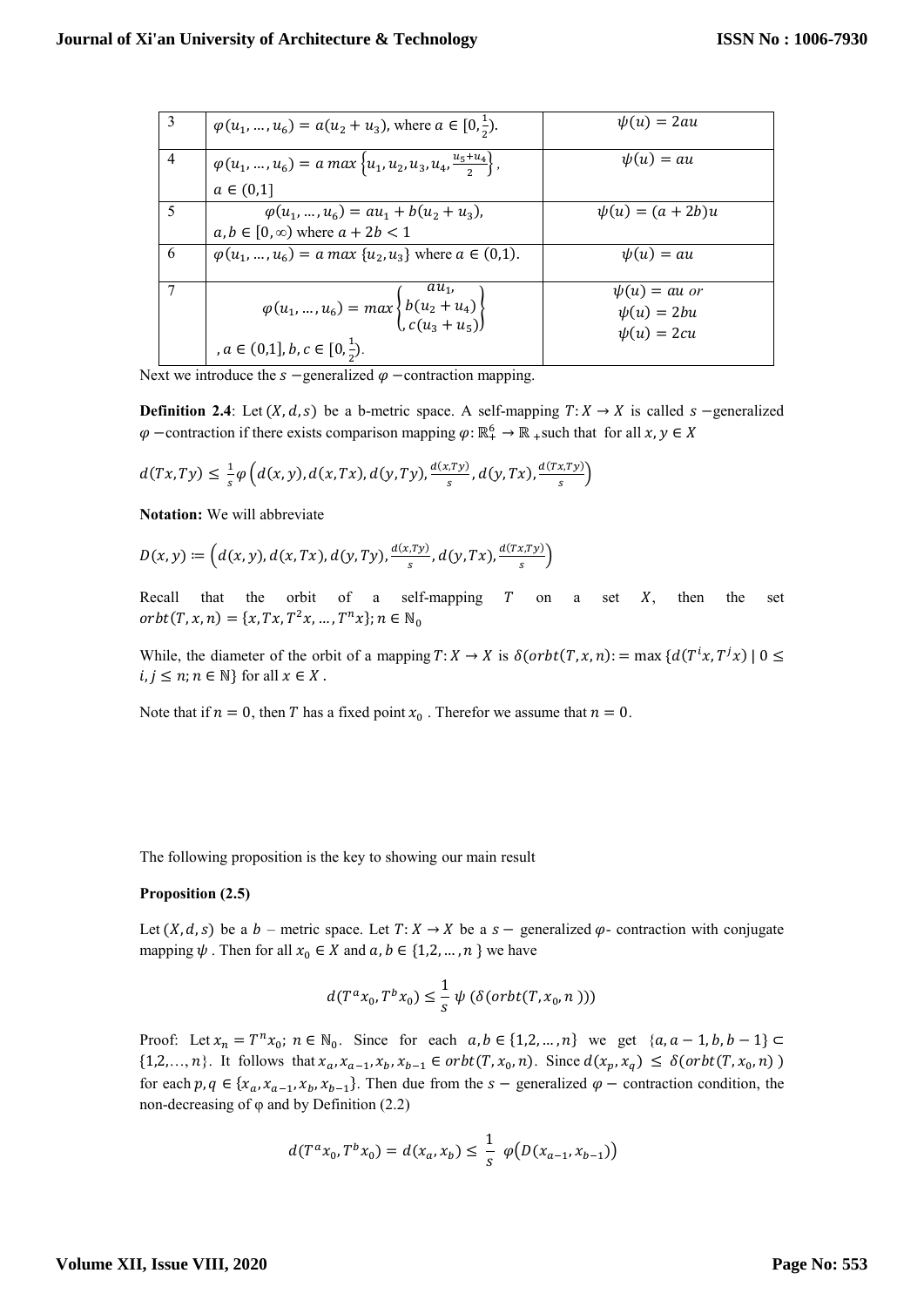$$
\leq \frac{1}{s}\psi\Big(\delta\big(\text{orbit}(T,x_0,n)\big)\Big).
$$

The following proposition measures the diameter of the orbit of the mapping

#### **Proposition (2.6)**

Let  $(X, d, s)$  be a b – metric space,  $T: X \to X$  be a s – generalized  $\varphi$ - contraction with conjugate mapping  $\psi$ , then for each  $n \in \mathbb{N}$ , there exist  $a \leq n$  such that

$$
d(x_0, T^a x_0) = \delta(\operatorname{orbit}(T, x_0, n))
$$

Proof: If  $\delta(\text{orbit}(T, x_0, n)) = 0$ , then the result has done.

If  $\delta(\text{orbit}(T, x_0, n)) \neq 0$ , assume there exist  $n \in \mathbb{N}$  such that for all

$$
d(x_0, T^a x_0) \neq \delta(\text{orbit}(T, x_0, n))
$$

But

 $\delta(\text{orbit}(T, x_0, n)) = \max\{d(T^i x_0, T^j x_0) | 0 \le i, j \le n; n \in \mathbb{N}\}\,$ , thus there exist  $0 < b \le n$ , such that

$$
\delta(\operatorname{orbt}(T, x_0, n)) = d(T^a x_0, T^b x_0)
$$

Hence by proposition (2.5), we obtain

$$
\delta(\operatorname{orbit}(T, x_0, n)) \leq \frac{1}{s} \psi(\delta(\operatorname{orbit}(T, x_0, n)))
$$
  

$$
< \frac{1}{s} \delta(\operatorname{orbit}(T, x_0, n))
$$

That is a contradiction. Therefor  $d(x_0, T^a x_0) = \delta(\sigma rbt(T, x_0, n))$ .

We need to define the following mapping to prove our main result

**Definition (2.7)**: Let  $h: \mathbb{R}_+ \to \mathbb{R}_+$  be a mapping defined as

$$
h(t) = t - \psi(t); \ t \in \mathbb{R}_+
$$
 (3),

where  $\psi$  is a conjugate mapping to a comparison mapping  $\varphi$ .

#### **Proposition (2.8)**

Let  $(X, d, s)$  be a complete  $b$  – metric space,  $T: X \to X$  be s-generalized  $\varphi$  – contraction with conjugate mapping  $\psi$ . If the mapping h is define as (3), then for any  $n \in \mathbb{N}_0$  and  $x_0 \in X$ , we have

$$
h(\delta(\text{orbit }(T, x_0, n))) \leq s \, d(x_0, Tx_0).
$$

Proof:

Let  $x_0 \in X$ , and  $n \in \mathbb{N}$ . By Proposition (2.6), that there exist  $m \le n$  such that  $d(x_0, T^m)$  $\delta(\text{orbit}(T, x_0, n))$ , so that by Proposition (2.5) we get

$$
\begin{aligned} \delta(\operatorname{orbt}(T, x_0, n)) &= d(x_0, T^m \, x_0) &\leq s \left[ d(x_0, T x_0) + d(T x_0, T^m \, x_0) \right] \\ &\leq s d(x_0, T x_0) + \psi \left( \delta(\operatorname{orbit}(T, x_0, n)) \right) \end{aligned}
$$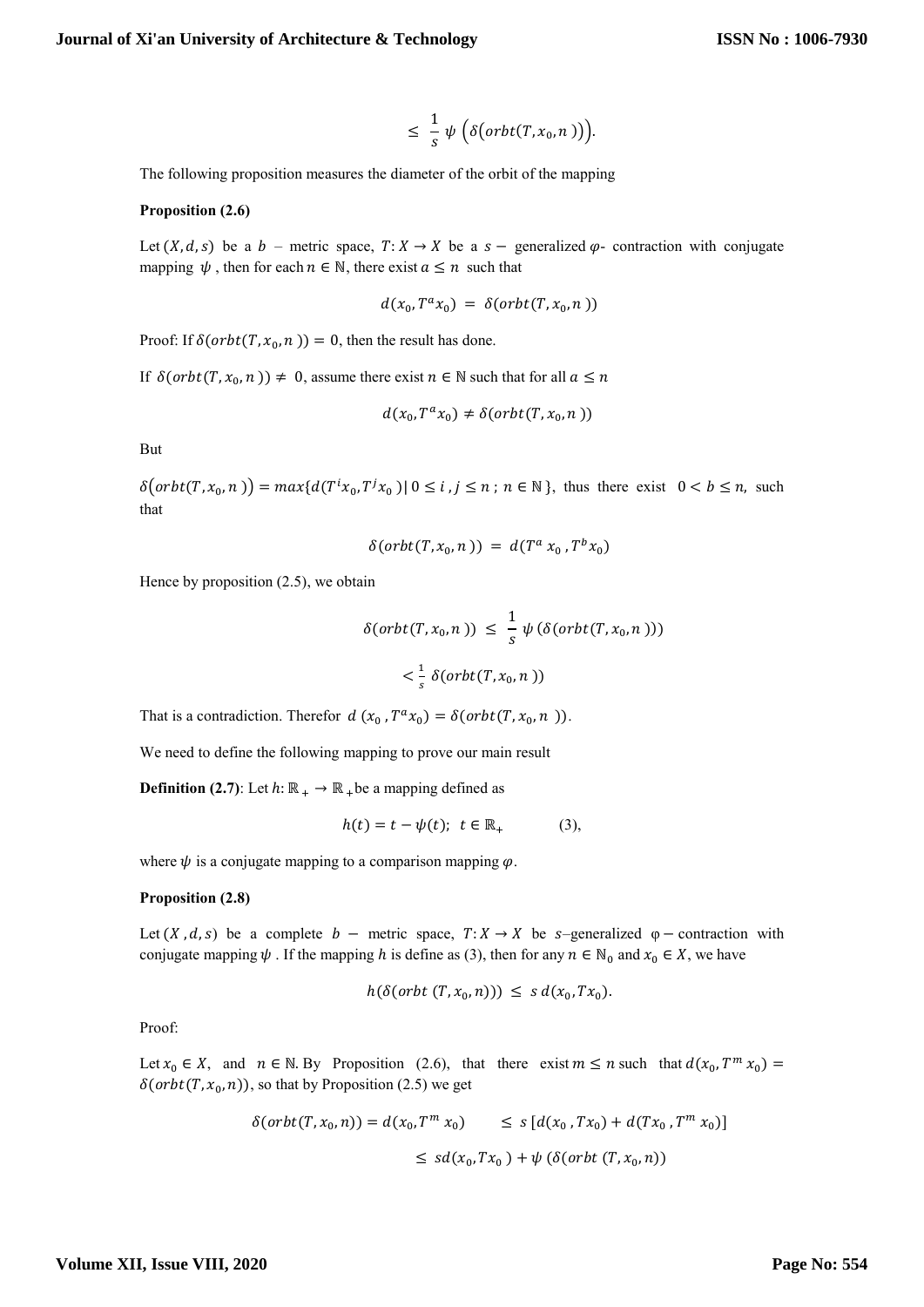This implies that

$$
h(\delta(\text{orbit }(T, x_0, n))) \leq sd(x_0, Tx_0).
$$

Now the main result will be prove.

#### **Theorem. (2.9)**

Let  $(X, d, s)$  be a complete b- metric space, and  $T: X \to X$  be an s-generalized  $\varphi$ - contraction with a linear continuous conjugate mapping  $\psi$ . If the mapping h given by (3) is a non-decreasing and bijection, then

- $(i)$  T has unique fixed point.
- (ii) The following estimate  $d(T^k x_0, u) \leq \frac{1}{4}$  $\frac{1}{s^k} \psi^k(h^{-1}(sd(x_0, Tx_0)))$ ;  $k \in \mathbb{N}_0$ , for all  $x_0 \in X$  and u is the unique fixed point of T.

Proof:

Let  $x_0 \in X$ ,  $m, k \in \mathbb{N}_0$ , without loss of the generally we can assume that  $m > k$ , by proposition (2.5) and by putting  $a = 1$ ,  $b = m - k + 1$ ,  $T^k x_0 = x_k$ , we get

$$
d(x_k, x_m) = d(Tx_{k-1}, T^{m-k+1}x_{k-1}) \le \frac{1}{s} \psi(\delta(\text{orbit}(T, x_{k-1}, m-k+1))
$$

By proposition (2.6), there exist  $k_1$ ;  $1 \le k_1 \le m - k + 1$  such that

$$
d(Tx_{k-1}, T^{m-k+1} x_{k-1}) \leq \frac{1}{s} \psi(d(x_{k-1}, T^{k_1} x_{k-1}))
$$
  
= 
$$
\frac{1}{s} \psi(d(Tx_{k-2}, T^{k_1+1} x_{k-2}))
$$

Using proposition (2.5) we obtain

$$
d(Tx_{k-1}, T^{m-k+1} x_{k-1}) \leq \frac{1}{s} \psi\left(\frac{1}{s} \psi(\delta(\text{orbit } (T, x_{k-2}, k_1 + 1)))\right)
$$

Since  $\psi$  is linear, non-decreasing and  $k_1 + 1 \le m - k + 2$ , we obtain:

$$
d(x_k, x_m) \le \frac{1}{s^2} \ \psi^2(\delta(\text{orbit } (T, x_{k-2}, m - k + 2)))
$$

And, inductively

$$
d(x_k,x_m)\leq \frac{1}{s^k} \ \psi^k\ \Big(\delta\big(\text{orbit}\,(T,x_0\,,m)\big)\Big).
$$

Now by proposition (2.8) since  $h$  is a non-decreasing and bijection we get

$$
d(x_k, x_m) \le \frac{1}{s^k} \psi^k \ (h^{-1} \ (s \ d \ (x_0 \ ,Tx_0))) \tag{5}
$$

As  $\psi$  is a conjugate mapping to a comparison mapping  $\varphi$ .

$$
\frac{1}{s^k}\psi^k\left(h^{-1}\big(sd\big((x_0,Tx_0)\big)\right)\to 0 \quad as \quad k\to\infty \text{ We get}
$$

## **Volume XII, Issue VIII, 2020**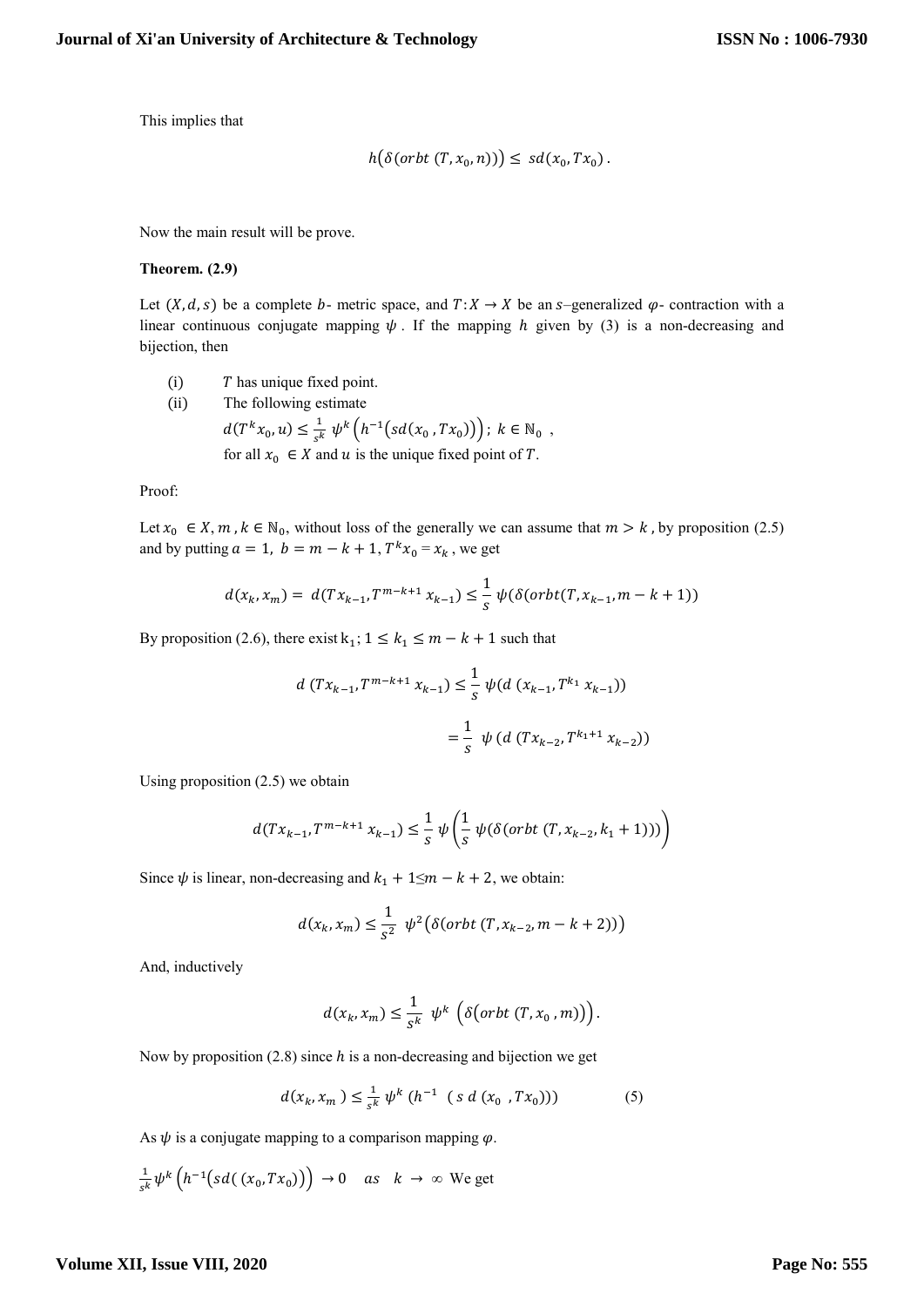$\lim_{k\to\infty} d(x_k, x_m) = 0$ 

Hence,  $\{x_k\}_{k=0}^{\infty}$  is a Cauchy sequence by the completeness of X; we consider that  $\{x_k\}_{k=0}^{\infty}$ convergent to  $u \in X$ .

Now, we will show that u is the unique fixed point of T. In fact, for each  $k \in N$ 

$$
d(u,Tu) \le s \left[ d(u,Tx_k) + d(Tx_k,Tu) \right] \le s \, d(u,Tx_k) + \varphi\big(D(x_k,u)\big) \tag{6}
$$

Where

$$
D(x_k, u) = \left( d(x_k, u), d(x_k, x_{k+1}), d(u, Tu), \frac{d(x_k, Tu)}{s}, d(u, x_{k+1}), \frac{d(Tx_k, Tu)}{s} \right)
$$

There are four cases

Case 1 If,

 $max D(x_k, u) = d(u, Tu)$ 

Then using non-decreasing of  $\varphi$ , from (6) we obtain

$$
d(u, Tu) \le sd(u, x_{k+1}) + \psi(d(u, Tu))
$$

By proposition  $(2.8)$  since h is a non-decreasing and bijection we get

$$
d(u, Tu) \leq h^{-1}(sd(u, x_{k+1})) \tag{7}
$$

Since  $\psi$  is continuous and  $h^{-1}(0) = 0$ , this leads  $h^{-1}$  is continuous at zero. Letting  $k \to \infty$  to eq. (7), we get  $d(u, Tu) = 0$ 

Hence  $Tu = u$ .

Case 2: If

$$
max\ D(x_k, u) = \frac{d(x_k, Tu)}{s}
$$

Then, by (6) we obtain:

$$
d(u,Tu) \le sd(u,x_{k+1}) + \psi\left(\frac{d(x_k,Tu)}{s}\right)
$$

$$
d(u, Tu) \le sd(u, x_{k+1}) + \psi(d(x_k, u) + d(u, Tu))
$$

Because  $\psi$  is continuous and letting  $k \to \infty$  we have

$$
d(u, Tu) \leq \psi(d(u, Tu))
$$

therefore  $h(d(u, Tu)) \leq 0$ , thus  $Tu = u$ .

Case 3: If

$$
\max D(x_k, u) = \frac{d(x_{k+1}, Tu)}{s}
$$

Then by (6) we have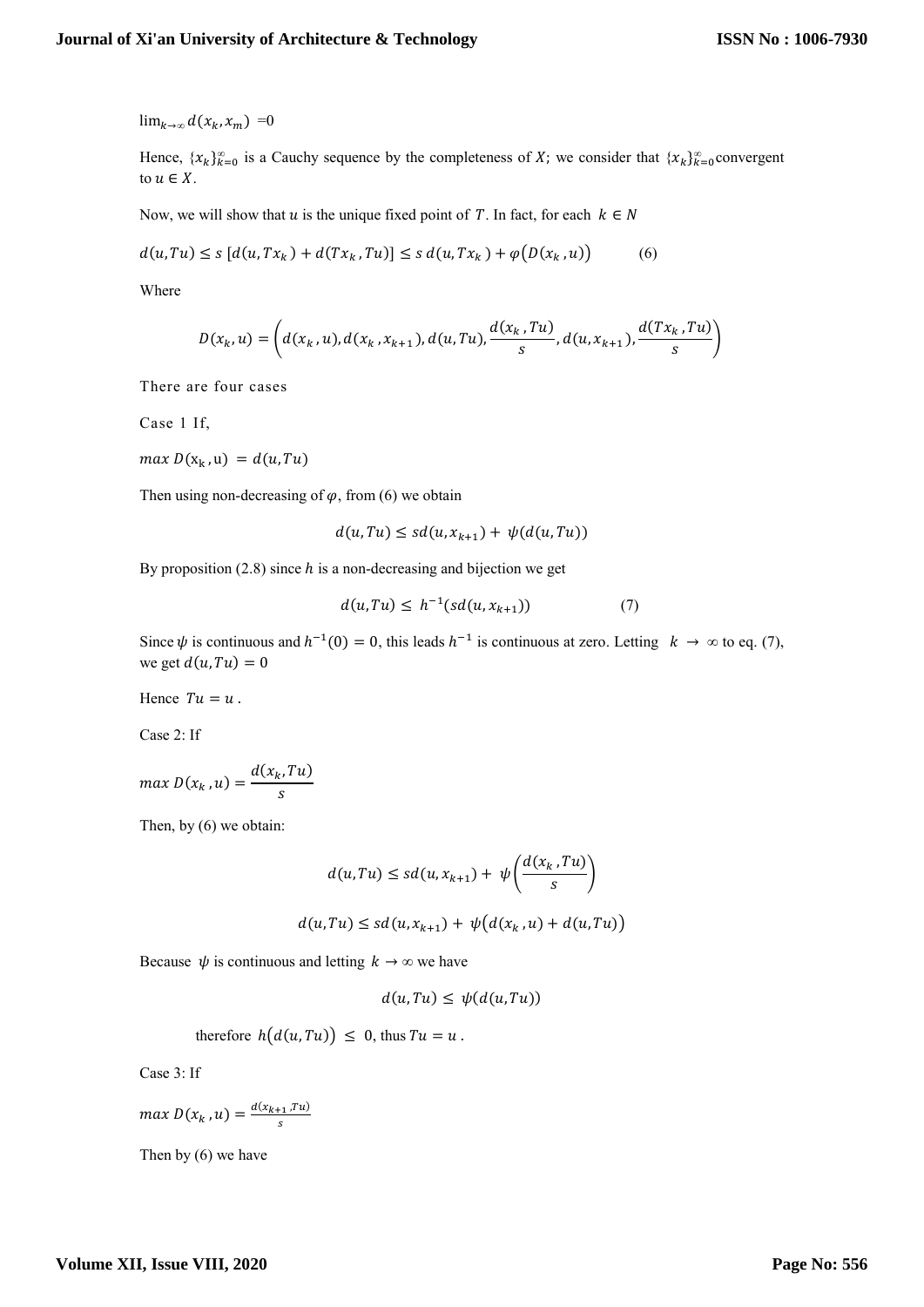$$
d(u,Tu) \le sd(u,x_{k+1}) + \psi\left(\frac{d(x_{k+1},Tu)}{s}\right)
$$

 $\leq sd(u,x_{k+1}) + \psi(d(x_{k+1}),$ 

Since  $\psi$  is continuous and letting  $k \to \infty$  we get

$$
h\bigl(d(u,Tu)\bigr)\,\leq\, 0
$$

Hence  $Tu = u$ .

Case 4:

If maximum taken one values  $d(u, x_{k+1})$ ,  $d(x_k, x_{k+1})$  or  $d(x_k, u)$  the proof is similar, thus suppose that,

 $max D(x_k, u) = d(x_k, u)$ .

Then, by (6) we get

$$
d(u, Tu) \le sd(u, x_{k+1}) + \psi(d(x_k, u)).
$$

Taking  $k \to \infty$  and  $\psi$  is continuous, then we have  $d(u, Tu) = 0$ .

Now, we want to prove the uniqueness of the fixed point

Assume that  $Tw = w$ , then

$$
d(u, w) = d(T^{k} u, T^{k} w) \le \frac{1}{s^{k}} \psi^{k}(\delta((orbit(T, u, m)))
$$
  
= 
$$
\frac{1}{s^{k}} \psi^{k}(\delta(\{u\})) = \frac{1}{s^{k}} \psi^{k}(0) = 0.
$$

Thus  $u = w$ .

In order to get the estimate (ii), we take  $m \to \infty$  in (5)

$$
d(x_k, u) \leq \frac{1}{s^k} \psi^k \left( h^{-1} \big( s \, d \left( x_0, T x_0 \right) \big) \right).
$$

**Remark (2.10)**

- For  $\varphi$  as in Example 2.3, part 1, from theorem (2.9) we get the fixed point theorem induced by Ciric
- For  $\varphi$  as in Example 2.3, part 3, from theorem (2.9) we get the Kannan's fixed point theorem.
- For  $\varphi$  as in Example 2.3, part 5, from theorem (2.9) we get the Reich's fixed point theorem [14].
- For  $\varphi$  as in Example 2.3, part 6, from theorem (2.9) we obtain the fixed point theorem induced by Bianchini [15]
- For  $\varphi$  as in Example 2.3, part 7, from theorem (2.9) we get the Zamfirescu's fixed point theorem.

#### **Conflicts of Interest**

The authors declare that there are no conflicts of interest regarding the publication of this paper.